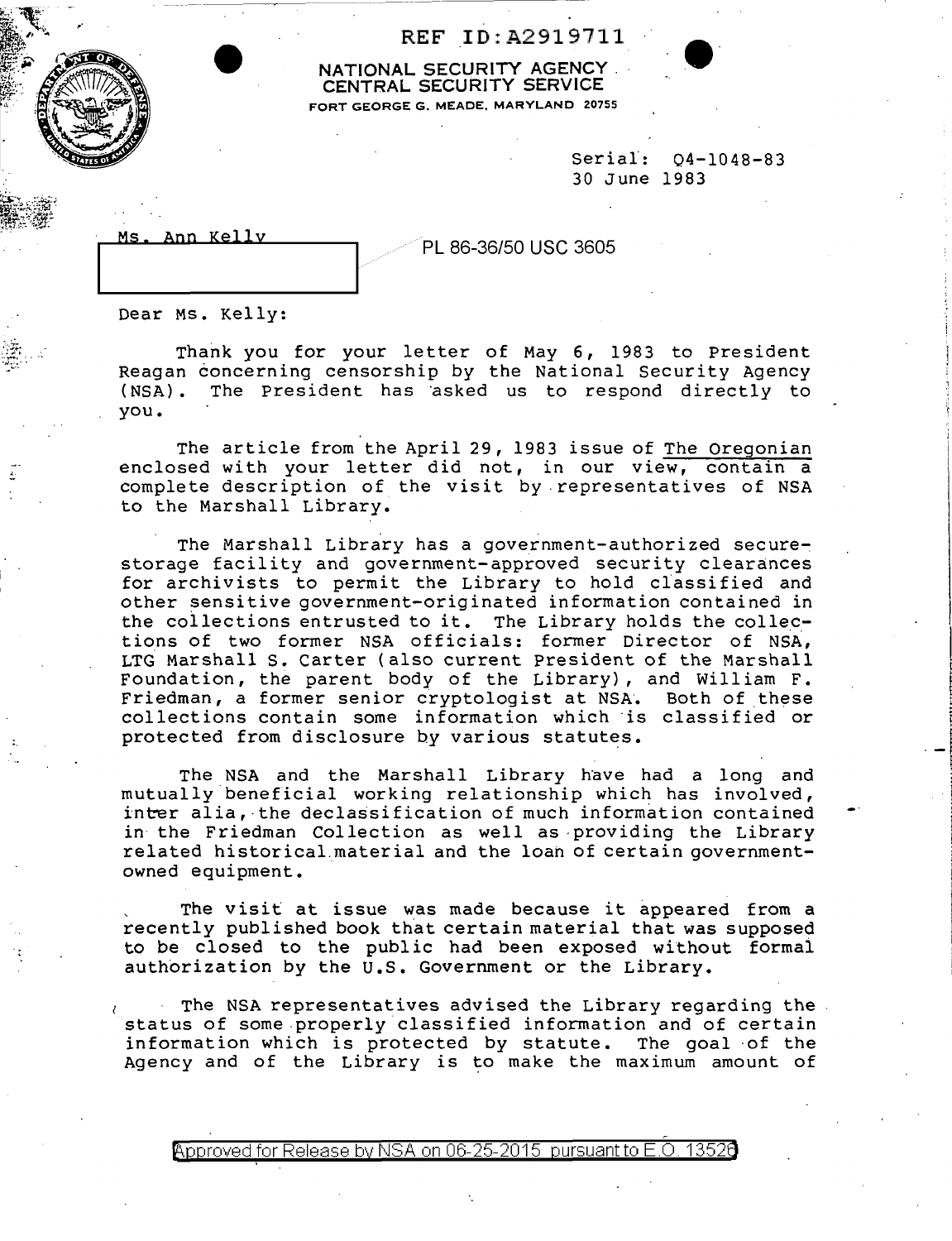## **REF** ID:A2919711

## Serial: 04-1048-83

historical material available to the public for historical research while at the same time protecting valid national security-related information as required by law.

Thank you for your interest.

Ą.

Sincerely,<br>James & Ler

JAMES J. DEVINE Director of Policy